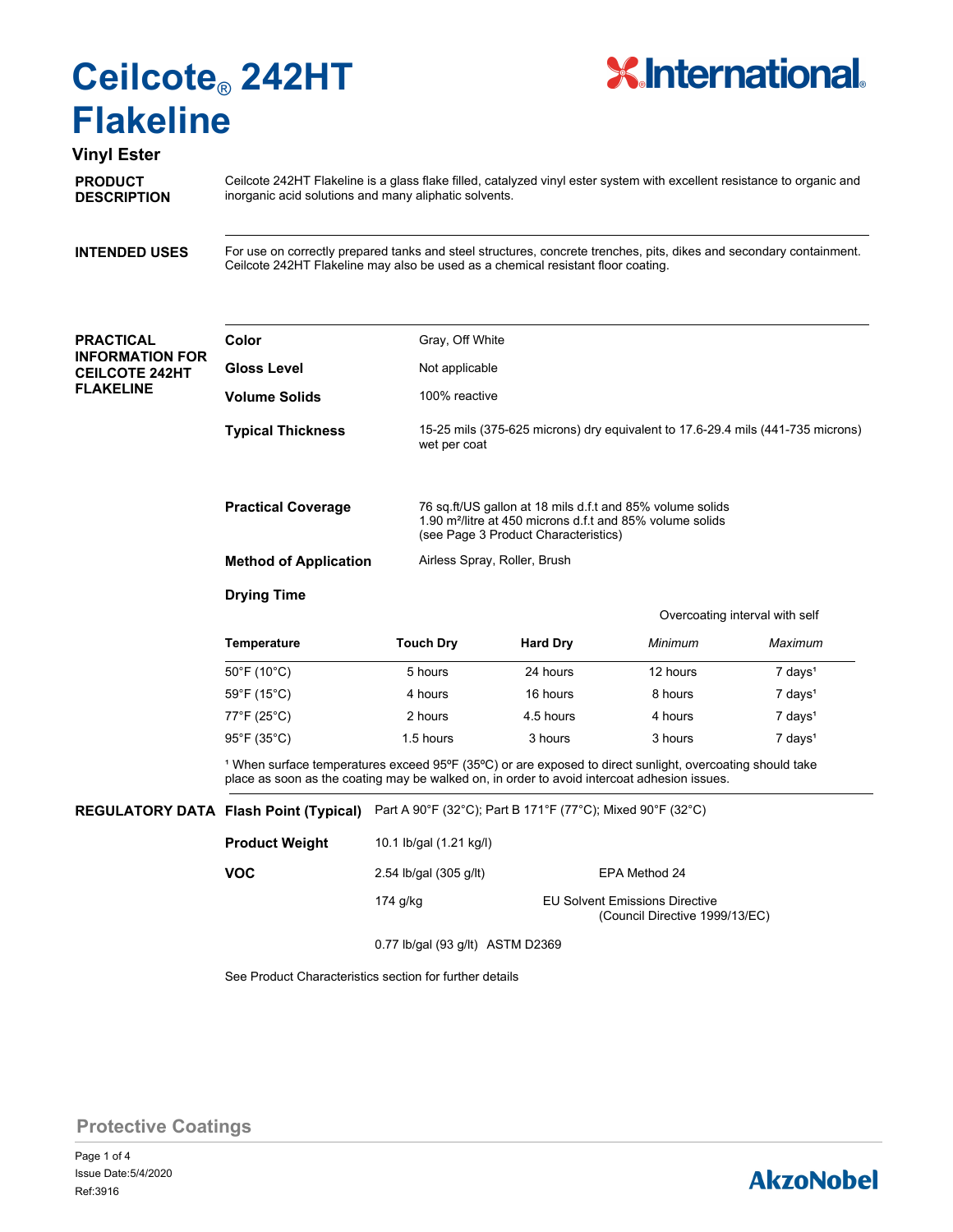

# **Vinyl Ester**

**SURFACE PREPARATION** All surfaces to be coated should be clean, dry and free from contamination. Prior to paint application, all surfaces should be assessed and treated in accordance with ISO 8504-2000. Oil or grease should be removed in accordance with SSPC-SP1 solvent cleaning.

#### **Steel Substrates**

For immersion service or service in humid conditions or elevated temperatures, this product should be applied to surfaces which have been prepared by abrasive blast cleaning to Sa3 (ISO 8501-1:2007), SSPC SP5 or NACE #1. For dry environments, abrasive blast cleaning to Sa2<sup>1</sup>/<sub>2</sub> (ISO 8501-1:2007), SSPC SP10 or NACE #2 will be suitable. A minimum surface profile of 3 mils (75 microns) is required.

### **Concrete Substrates**

Concrete should be well cured prior to priming with the appropriate primer. The concrete surface should be dry and pass the plastic sheet test (ASTM D4263). All surfaces should be clean, dry and free from curing compounds, release agents, trowelling compounds, surface hardeners, efflorescence, grease, oil, dirt, old coatings and loose or disintegrating concrete. All concrete surfaces must also be abrasive blast cleaned to provide a roughened surface and remove laitance. The surface tensile strength (ASTM 4541) as prepared should be at least 300 psi (2MPa). Refer to the Concrete Surface Preparation Guidelines for more information.

Surfaces must be primed using Ceilcote 380 Primer at 2-5 mils WFT (50-125 microns WFT).

| APPLICATION | <b>Mixing</b>           | Ceilcote 242HT Flakeline must always be mixed and applied in accordance with the<br>detailed Application Guidelines for the subsequent system.<br>Material is supplied in two containers as a unit. Always mix a complete unit in the<br>proportions supplied. Once the unit has been mixed, it must be used within the working<br>pot life specified.<br>Agitate Base (Part A) with a power agitator.<br>(1)<br>Combine entire contents of Curing Agent (Part B) with Base<br>(2)<br>(Part A) and mix thoroughly with power agitator. |             |                                                                                                                                     |                                  |  |  |
|-------------|-------------------------|----------------------------------------------------------------------------------------------------------------------------------------------------------------------------------------------------------------------------------------------------------------------------------------------------------------------------------------------------------------------------------------------------------------------------------------------------------------------------------------------------------------------------------------|-------------|-------------------------------------------------------------------------------------------------------------------------------------|----------------------------------|--|--|
|             |                         |                                                                                                                                                                                                                                                                                                                                                                                                                                                                                                                                        |             | Do not mix more material than can be applied within the recommended pot life.                                                       |                                  |  |  |
|             | <b>Mix Ratio</b>        | 1 gallon Part A : 21/202 Part B (1 litre Part A : 20ml Part B)                                                                                                                                                                                                                                                                                                                                                                                                                                                                         |             |                                                                                                                                     |                                  |  |  |
|             | <b>Working Pot Life</b> | $50^{\circ}$ F (10 $^{\circ}$ C)                                                                                                                                                                                                                                                                                                                                                                                                                                                                                                       | 59°F (15°C) | 77°F (25°C)                                                                                                                         | $95^{\circ}$ F (35 $^{\circ}$ C) |  |  |
|             |                         | 60 minutes                                                                                                                                                                                                                                                                                                                                                                                                                                                                                                                             | 50 minutes  | 50 minutes                                                                                                                          | 40 minutes                       |  |  |
|             | <b>Airless Spray</b>    | Recommended                                                                                                                                                                                                                                                                                                                                                                                                                                                                                                                            |             | Tip Range 27-37 thou (0.69-0.94 mm)<br>Total output fluid pressure at spray tip not less than 2204 psi<br>(155 kg/cm <sup>2</sup> ) |                                  |  |  |
|             | <b>Brush</b>            | Suitable - Small areas only                                                                                                                                                                                                                                                                                                                                                                                                                                                                                                            |             | Multiple coats may be required to achieve specified film<br>thickness.                                                              |                                  |  |  |
|             | <b>Roller</b>           | Suitable - Small areas only                                                                                                                                                                                                                                                                                                                                                                                                                                                                                                            |             | Multiple coats may be required to achieve specified film<br>thickness.                                                              |                                  |  |  |
|             | <b>Thinner</b>          | DO NOT THIN                                                                                                                                                                                                                                                                                                                                                                                                                                                                                                                            |             |                                                                                                                                     |                                  |  |  |
|             | <b>Cleaner</b>          | Ceilcote T-410 Solvent                                                                                                                                                                                                                                                                                                                                                                                                                                                                                                                 |             | (or MEK)                                                                                                                            |                                  |  |  |
|             | <b>Work Stoppages</b>   | Do not allow material to remain on equipment. Thoroughly clean all equipment with T-410<br>Solvent. Once units of paint have been mixed they should not be resealed and it is<br>advised that after prolonged stoppages work recommences with freshly mixed units.                                                                                                                                                                                                                                                                     |             |                                                                                                                                     |                                  |  |  |
|             | <b>Clean Up</b>         | Clean all equipment immediately after use with T-410 Solvent. Frequency of cleaning will<br>depend upon amount applied, temperature and elapsed time, including any delays.<br>All surplus materials and empty containers should be disposed of in accordance with<br>appropriate regional regulations/legislation.                                                                                                                                                                                                                    |             |                                                                                                                                     |                                  |  |  |
|             |                         |                                                                                                                                                                                                                                                                                                                                                                                                                                                                                                                                        |             |                                                                                                                                     |                                  |  |  |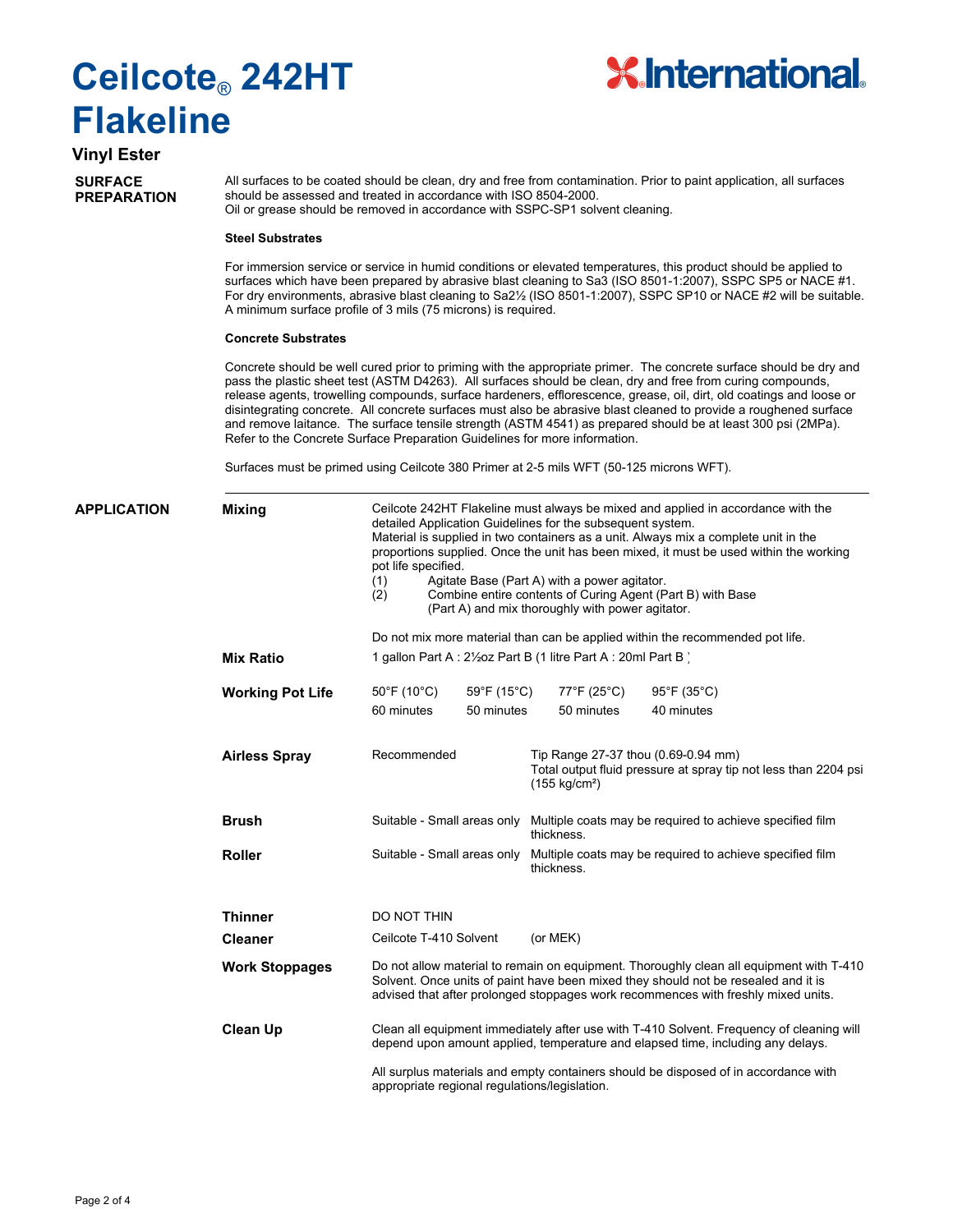

# **Vinyl Ester**

### **PRODUCT CHARACTERISTICS**

The detailed Application Guidelines for the relevant Ceilcote system should always be consulted prior to use.

The Ceilcote 242HT Flakeline application shall be conducted by the Applicator Company using employees trained in the appropriate application procedures. It is strongly advised that both application and application supervision is only carried out by professional personnel who have been trained in the correct use of the products.

The exact specification with regards to dry film thickness and number of coats will be provided by International Protective Coatings prior to application start up.

Although Ceilcote 242HT Flakeline is 100% reactive, depending upon the application conditions, the practical volume solids may be lower and International Protective Coatings suggest a value of 85% for estimating spreading rate.

Surface temperature must always be a minimum of 5°F (3°C) above dew point. Ensure adequate ventilation is provided throughout application and curing. Dehumidification (DH), air conditioning and/or heating equipment may be necessary to control environmental conditions.

For all application steps, the surface temperature, air temperature and material temperature should be between 50ºF (10ºC) and 110ºF (43ºC)

When surface temperatures exceed 95°F (35°C) or are exposed to direct sunlight, overcoating should take place as soon as the coating may be walked on, in order to avoid intercoat adhesion issues

When working outside or in direct sunlight, concrete "gassing" or "breathing" may occur when the surface temperature is rising due to sunlight or increasing ambient temperature. This can cause bubbles or holes in the applied floor, lining or coating. When this problem occurs it is necessary to shade the surface from sunlight and/or apply the material in the cooler evening or at night so that initial cure can take place without air escaping from the concrete. Consult International Protective Coatings for more detailed recommendation.

Where the overcoating interval is exceeded, confirm recoatability by wiping with styrene monomer. If the surface becomes 'tacky', adhesion is acceptable. If not softened by styrene, the surface must be sweep blasted or mechanically abraded to provide a non-glossy, abraded surface. Primed surface must be dry and free of foreign matter at time of lining, coating or flooring application.

Following correct installation, Ceilcote 242HT Flakeline may be returned to service after the following intervals:

50ºF (10ºC): 48 hours 70ºF (20ºC): 24 hours 90ºF (35ºC): 16 hours

Ceilcote 242HT Flakeline is not intended to be used as a cosmetic finish and color stability will not be achievable.

Maximum continuous dry temperature resistance for Ceilcote 242HT Flakeline is 350°F (177ºC).

Ceilcote 242HT Flakeline can be used as part of the following systems:

#### **Lining System**

Prime using Ceilcote 380 primer. Apply additional primer and immediately apply a mat reinforcement leaving no wrinkles or hollows. Use additional material where necessary until the reinforcement is translucent. Complete using one or more layers of Ceilcote 242HT Flakeline.

#### **MR System**

Prime using Ceilcote 380 primer followed by a basecoat of Ceilcote 6640 Ceilcrete including the mat reinforcement layer. Complete using one or more layers of Ceilcote 242HT Flakeline.

### **Ceilline System**

Prime using Ceilcote 680 or 680M primer followed by an elastomeric basecoat layer of Ceilcote Ceilline including the mat reinforcement. Complete using one or more layers of Ceilcote 242HT Flakeline.

Further application details may be found on the data sheets of the individual products mentioned.

Note: VOC values are typical and are provided for guidance purpose only. These may be subject to variation depending on factors such as differences in color and normal manufacturing tolerances.

Low molecular weight reactive additives, which will form part of the film during normal ambient cure conditions, will also affect VOC values determined using EPA Method 24.

### **SYSTEMS COMPATIBILITY**

Ceilcote 242HT Flakeline should be applied to correctly prepared substrates. However, it is suitable for application to the following primers:

Ceilcote 380 Primer

Ceilcote 242HT Flakeline may also form a constituent part of other systems such as Ceilcote 242HT Ceilline Ceilcote 242HT Lining Ceilcote 242HT MR Ceilcote 242HT Flakeline is usually overcoated with itself.